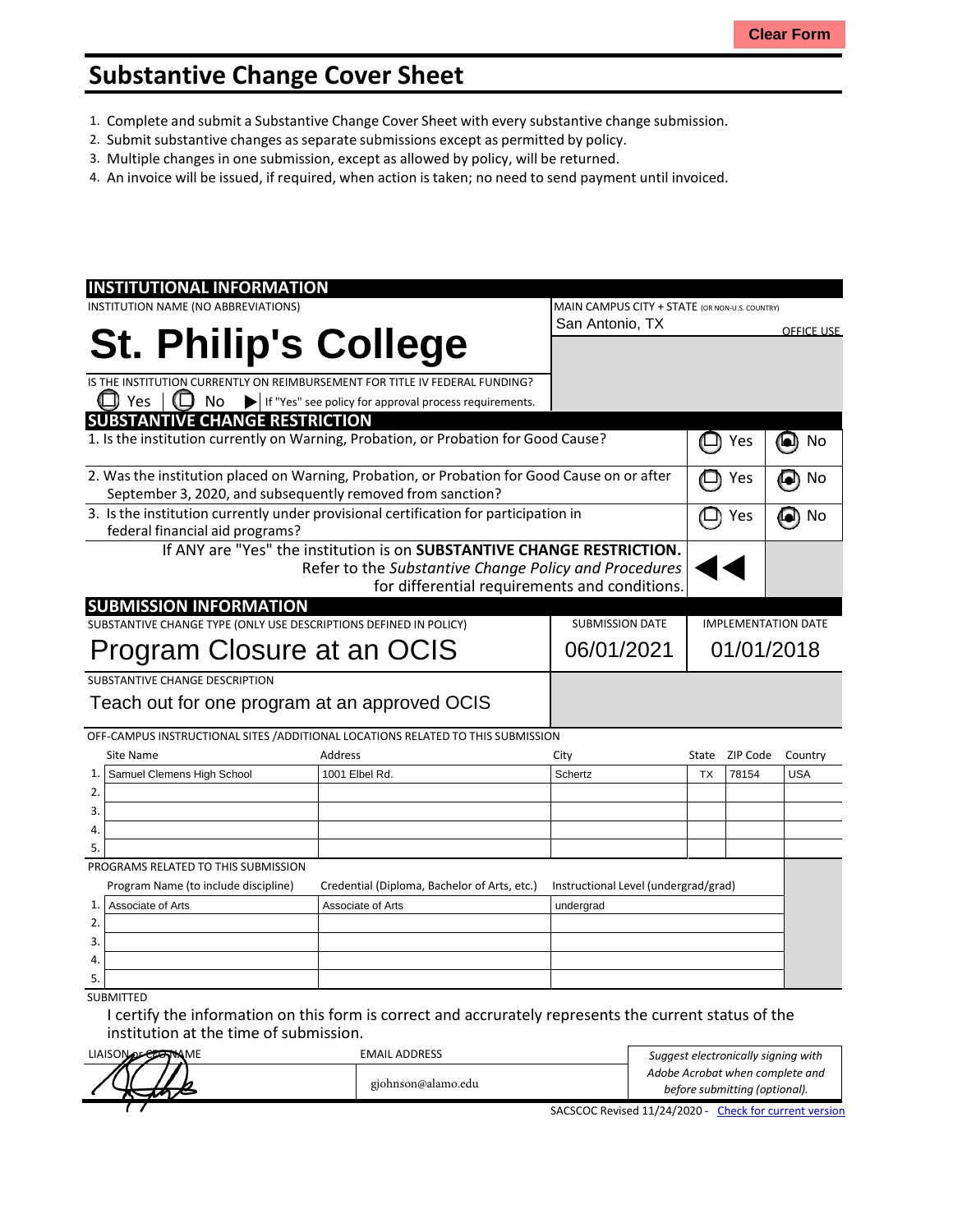

**Office of the President**

May 31, 2021

Dr. Belle Wheelan, President Southern Association of Colleges and Schools Commission on Colleges 1866 Southern Lane, Decatur, GA 30033

Dear Dr. Wheelan,

In keeping with the Southern Association of Colleges and Schools' Principles of Accreditation: Foundations for Quality Enhancement, St. Philip's College would like to notify you of a substantive change implemented spring 2018.

Following the fall 2017 semester, Samuel Clemens High School entered a dual credit partnership with another institution to offer Associate of Arts courses; (Off-campus Instructional Site prospectus dated August 28, 2017, SACSCOC approval dated December 3, 2017). Dual credit Catering Management Level I Certificate continues to be offered through the ongoing partnership between St. Philip's College and Samuel Clemens High School.

St. Philip's College has attached a teach out plan for consideration and approval.

Please let me know if you have any additional questions or concerns regarding this matter.

Sincerely,

Randall Dawson

Randall Dawson Acting President

CC: George Johnson, Institutional Accreditation Liaison, St. Philip's College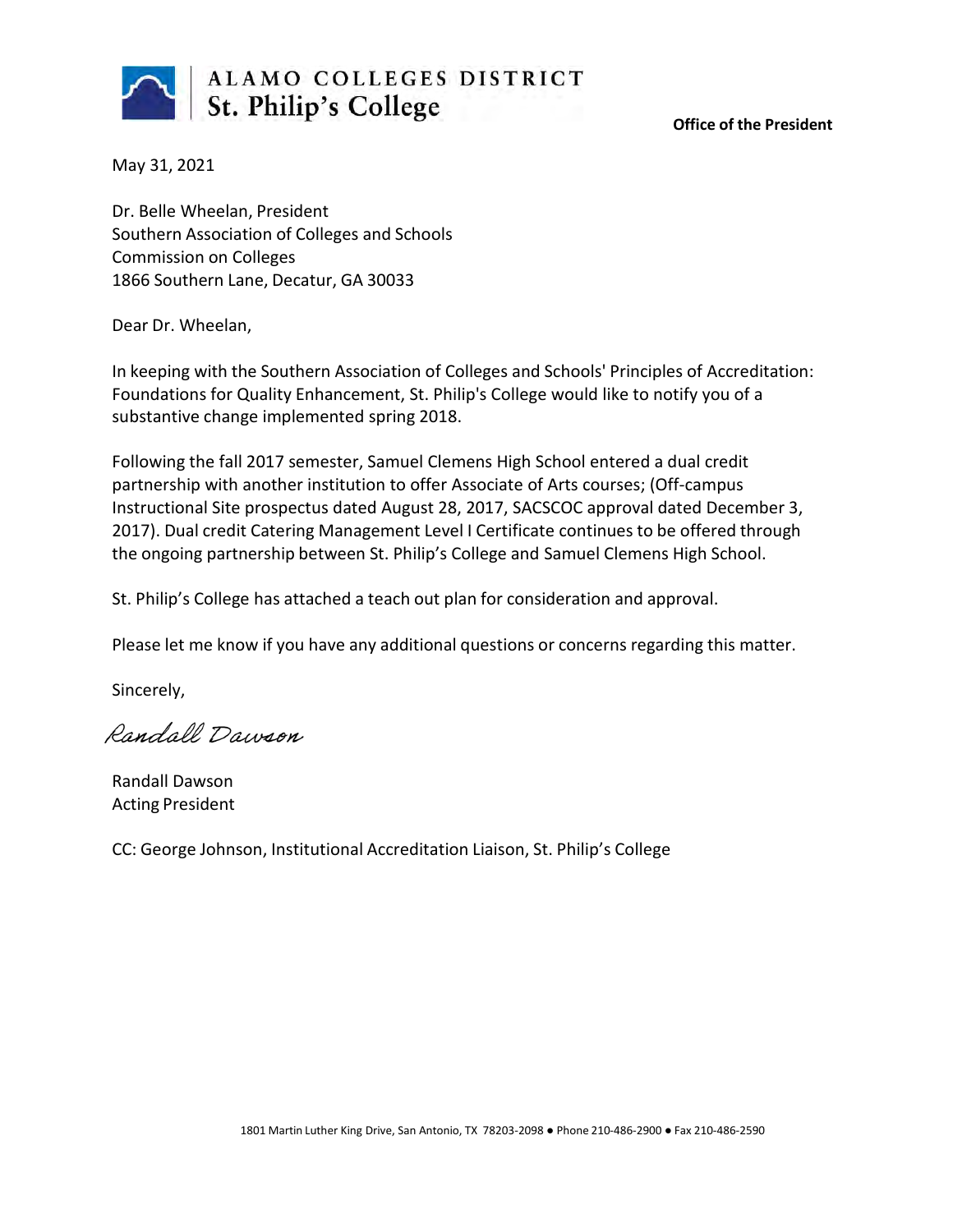## **Teach-out Plan**

Samuel Clemens High School – Associate of Arts

A teach-out plan is a written plan developed by an institution that provides for the equitable treatment of students if an institution, or an institutional location that provides fifty percent or more of at least one program, ceases to operate before all students have completed their program of study, and may include, if required by the institution's accrediting agency, a teachout agreement between institutions. Teach-out plans must be approved by SACSCOC in advance of implementation.

To be approved, a teach-out plan must include the following information: 1. Date of closure (date when new students will no longer be admitted) Spring 2019 there were no students in the campus's Associate of Arts program. Fall 2017 Samuel Clemens had their last set of students go through this program. The high school is now offering these courses with another local college. The campus does still have an active Catering Management Level 1 Certificate program with St. Philip's College.

2. An explanation of how affected parties (students, faculty, staff) will be informed of the impending closure. Parents/students were informed by the ISD when the switch to the other school was finalized. Students have other opportunities for dual credit courses in the active Catering Management Level 1 Certificate program at this school.

3. An explanation of how all affected students will be helped to complete their programs of study with minimal disruption.

The students can continue taking the dual credit courses offered at the other college and also dual credit courses in the active Catering Management Level 1 Certificate program with St. Philip's College.

4. An indication as to whether the teach-out plan will incur additional charges/expenses to the students and, if so, how the students will be notified. No cost to Dual Credit students.

5. Copies of signed teach-out agreements with other institutions, if any. There is not a signed teach-out agreement for the courses with Samuel Clemens High School. Not applicable.

6. How faculty and staff will be redeployed or helped to find new employment. All instructors were St. Philip's College adjunct instructors, they had the opportunity to apply as an adjunct with the other college, if they so wished. The school staff at Samuel Clemens High School are still employed at the school.